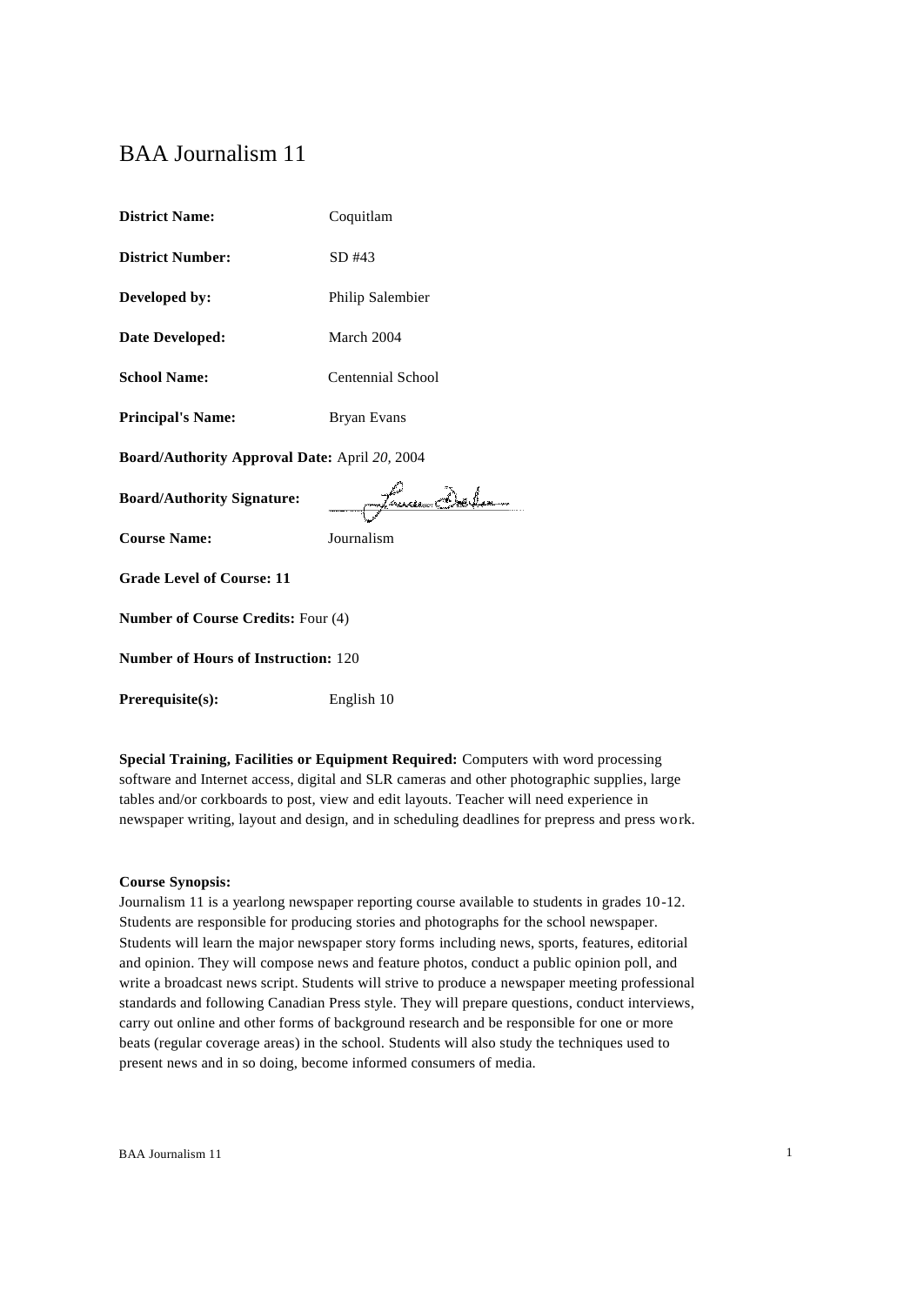## **Rationale:**

Journalism, an applied art, affords high school students an audience for their written and photographic expression comprised of peers, teachers, staff; parents and other members of the extended school community. Students quickly learn the power of the written word as they receive feedback from readers. Students learn the importance of free speech in a democracy and that there are limits to freedom of expression and a responsibility to present an accurate, fair and balanced account. In producing a high school newspaper, students learn to manage their time effectively to schedule and conduct interviews, attend events, produce drafts and meet production deadlines. They use a variety of computer applications to conduct Internet research, access online databases, contact sources, and write and edit stories. They also use digital and SLR cameras and related software to capture and prepare news and feature images. The course employs a practical, skills-oriented approach that helps students to develop analytical, organizational and communication skills.

## **Organizational Structure:**

| <b>Unit/Topic</b> | <b>Title</b>                 | Time      |
|-------------------|------------------------------|-----------|
| Unit 1            | Media and society            | 15 hours  |
| Unit 2            | News writing and photography | 80 hours  |
| Unit 3            | Public opinion polling       | 15 hours  |
| Unit 4            | <b>Broadcast writing</b>     | 10 hours  |
|                   | <b>Total Hours</b>           | 120 hours |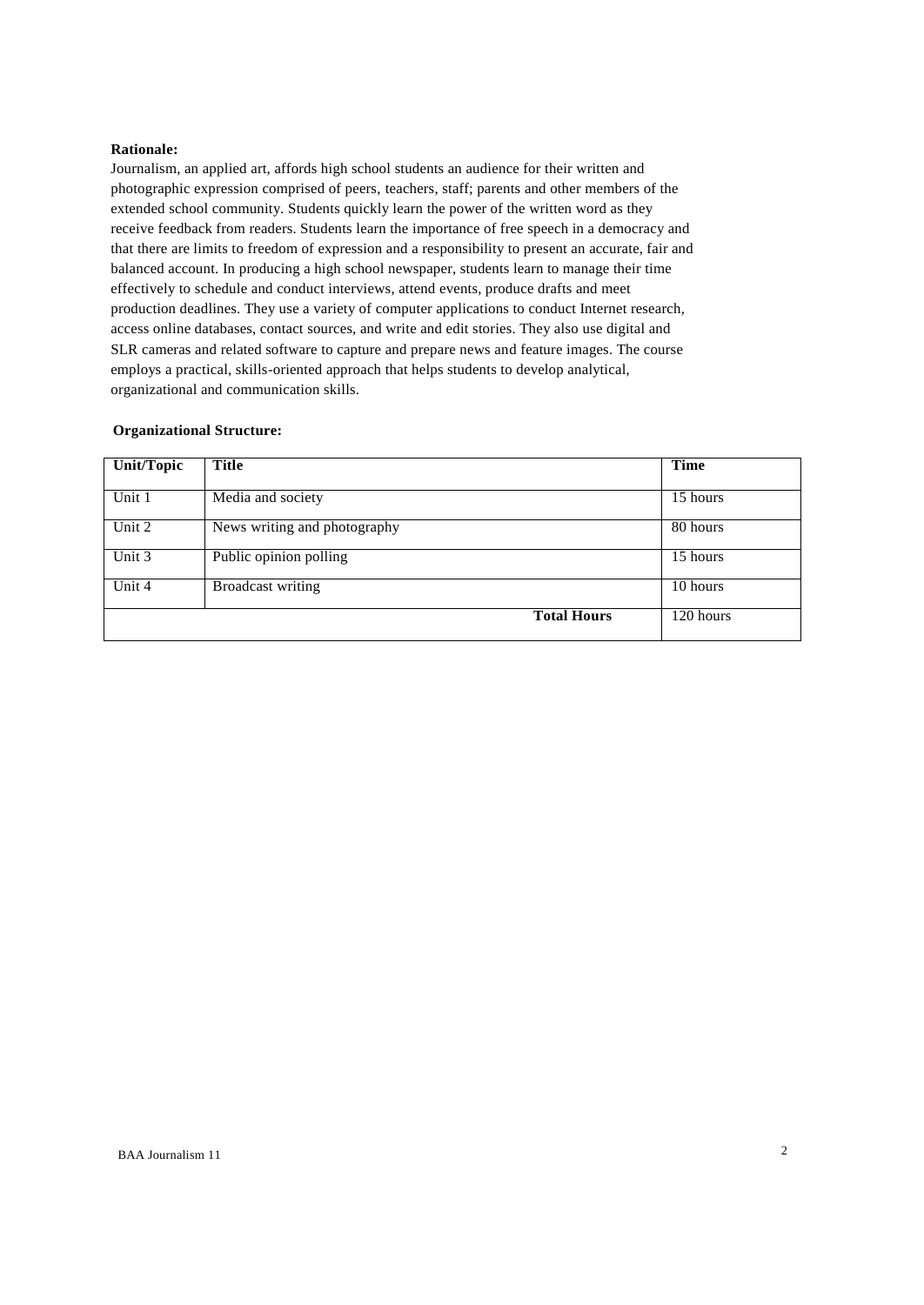## **Unit Descriptions**

### **Unit 1: Media and society Time: 15 hours**

Students will learn the history of newspaper journalism from Gutenberg to the present day in North America. They will examine a wide variety of general interest and specialty publications and study the role, influence and interaction of newspapers with broadcast media and new media such as the Internet. They will consider the commercial nature of the modern press (the role of advertising); and study the press freedoms guaranteed in the Charter of Rights and Freedoms as well as the limits on those freedoms imposed by libel and slander laws and journalistic ethics.

## **Curriculum Organizer — Press history**

*It is expected that students will:*

• identify technological developments that changed the way people communicate and the speed with which knowledge and information is spread

## **Curriculum Organizer — Media mix**

*It is expected that students will:*

• identify the strengths and weaknesses of, and the interaction between, various forms of print and electronic media

## **Curriculum Organizer — The role of advertising**

*It is expected that students will:*

- assess the role and influence of advertising in North American media
- identify the factors that determine "news hole" in newspapers and broadcast media

## **Curriculum Organizer — Press rights and responsibilities**

- identify relevant sections of the Charter of Rights and Freedoms and their impact on press rights and freedom of speech
- explain libel and slander laws and how they constrain Canadian journalism
- use established journalistic codes of conduct to assess ethical dilemmas in reporting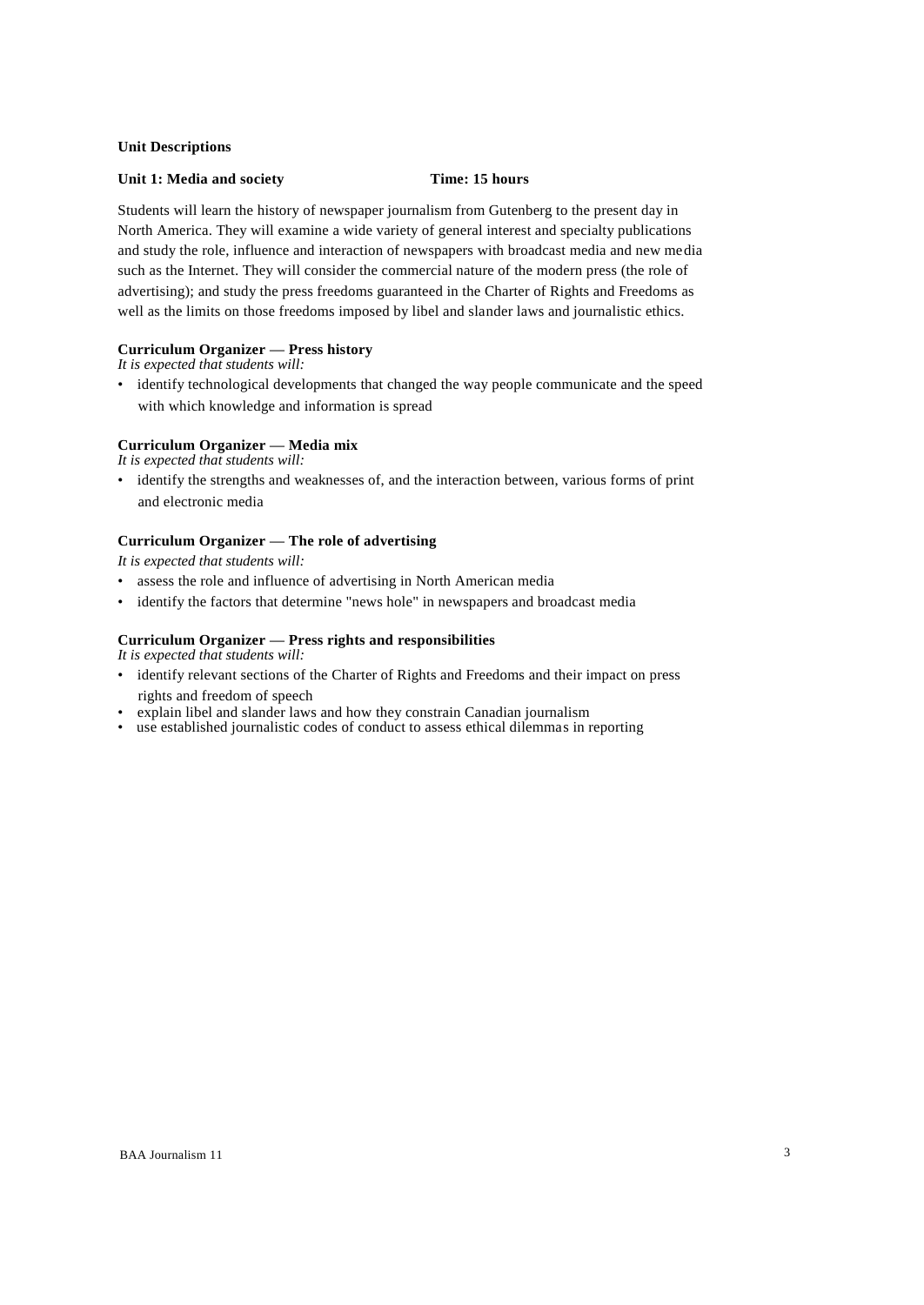#### **Unit!: News writing and photography Time: 80 hours**

Students will learn news values and how to write newspaper stories for a secondary school audience. They will arrange, prepare and conduct journalistic interviews and learn and practice the major newspaper story forms while they cover school events. They will also learn how to compose and capture newspaper photographs. Students will develop an appreciation for the newspaper as the product of a team effort by writers, editors, photographers, layout and design artists. Throughout the course, students will work individually and with others to produce stories and photographs on a range of topics and in varying styles and lengths.

## **Curriculum Organizer — What is news?**

*It is expected that students will:*

- identify and name common news values
- demonstrate an understanding of their readership and its interests
- use these measures to successfully propose news and feature stories for the school newspaper

#### **Curriculum Organizer — Interviewing**

*It is expected that students will:*

- identify knowledgeable sources for their stories and create focused interview questions
- learn, name and use a variety of question types
- arrange, punctually attend and conduct one-on-one interviews, symposium interviews, and presentations
- take accurate and thorough notes, including verbatim quotations

#### **Curriculum Organizer — The news story**

*It is expected that students will:*

- use inverted pyramid style to write straight news items
- use correct terms for the components of a news story
- write interesting and accurate leads and headlines
- distinguish fact from opinion (avoid editorializing)
- use proper attribution for all facts
- produce fair, balanced and accurate reports
- use Canadian Press style
- prepare copy for publication and estimate length in column inches
- edit and proofread using standard copy editing symbols
- meet publication deadlines

#### **Curriculum Organizer — Newspaper photography**

*It is expected that students will:*

- identify and use the elements of good composition in news photography
- use automatic, SLR and digital cameras to capture images for the school newspaper

## **Curriculum Organizer — The feature story**

- identify the differences between news and feature writing styles
- use delayed leads, figures of speech, colour and other devices to write engaging stories
- explain the differences between hard and soft news and human interest
- assess subjects in terms of their appropriateness for feature or news treatment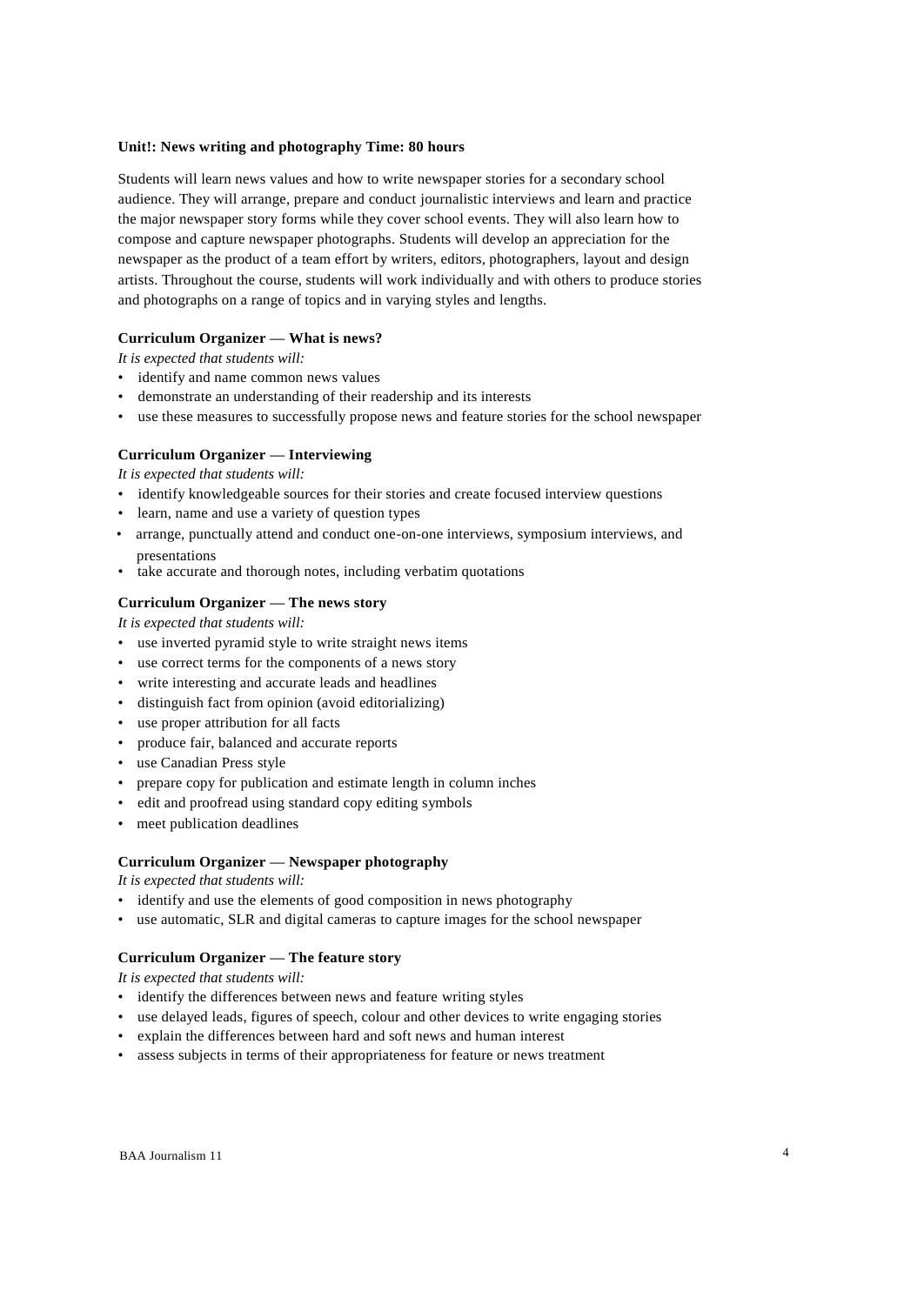## **Curriculum Organizer — Reviews**

*It is expected that students will:*

- identify the elements of a good review
- use facts, research and examples to support opinions
- make specific, detailed criticisms; and, in the case of student productions, offer suggestions for improvement

## **Curriculum Organizer — Editorial and opinion writing**

- identify the elements of a well-written editorial and column
- use facts, research and examples to support opinions
- make specific, detailed criticisms and offer a clear recommendation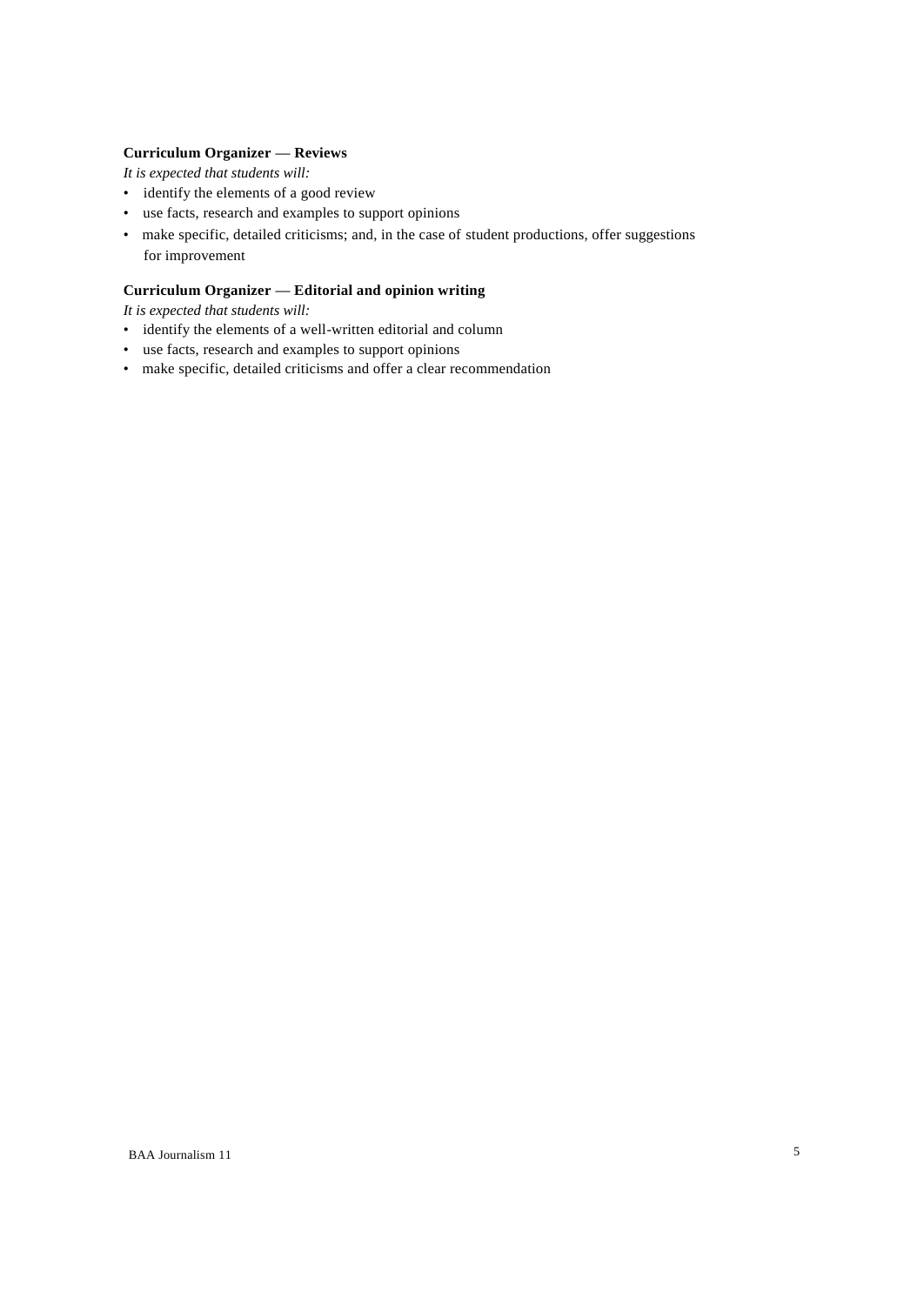## **Unit 3: Public opinion polling Time: 15 hours**

Students will study the history and use of public opinion polling in the news media. They will learn how to compose unbiased survey questions in several formats, design questionnaires, and, working in groups, create and administer a public opinion survey on a topic of interest to a randomly-selected, statistically significant sample of students. Student journalists will then create a survey 'package' containing news and feature stories, informational graphics and photographs to report their findings in the newspaper.

## **Curriculum Organizer — Opinion and polling**

*It is expected that students will:*

- analyse the role that public opinion polling plays in news coverage
- consider dilemmas such as whether reporting opinion influences the public and thus elections, social policy, etc.

## **Curriculum Organizer — Survey design**

*It is expected that students will:*

- generate survey topics of concern to their student readers
- employ a variety of standard question types in an unbiased questionnaire
- test the questionnaire and revise as necessary
- administer a survey to a statistically significant random sample of the student population

## **Curriculum Organizer — Reporting survey results**

- work in teams to collate and tabulate survey questionnaires
- write news, feature, analysis and opinion pieces based on their survey findings
- create informational graphics to quickly and simply convey findings
- take photographs of people, places and things relevant to the survey topic and findings
- create a survey 'package' containing all of the above elements for publication in the newspaper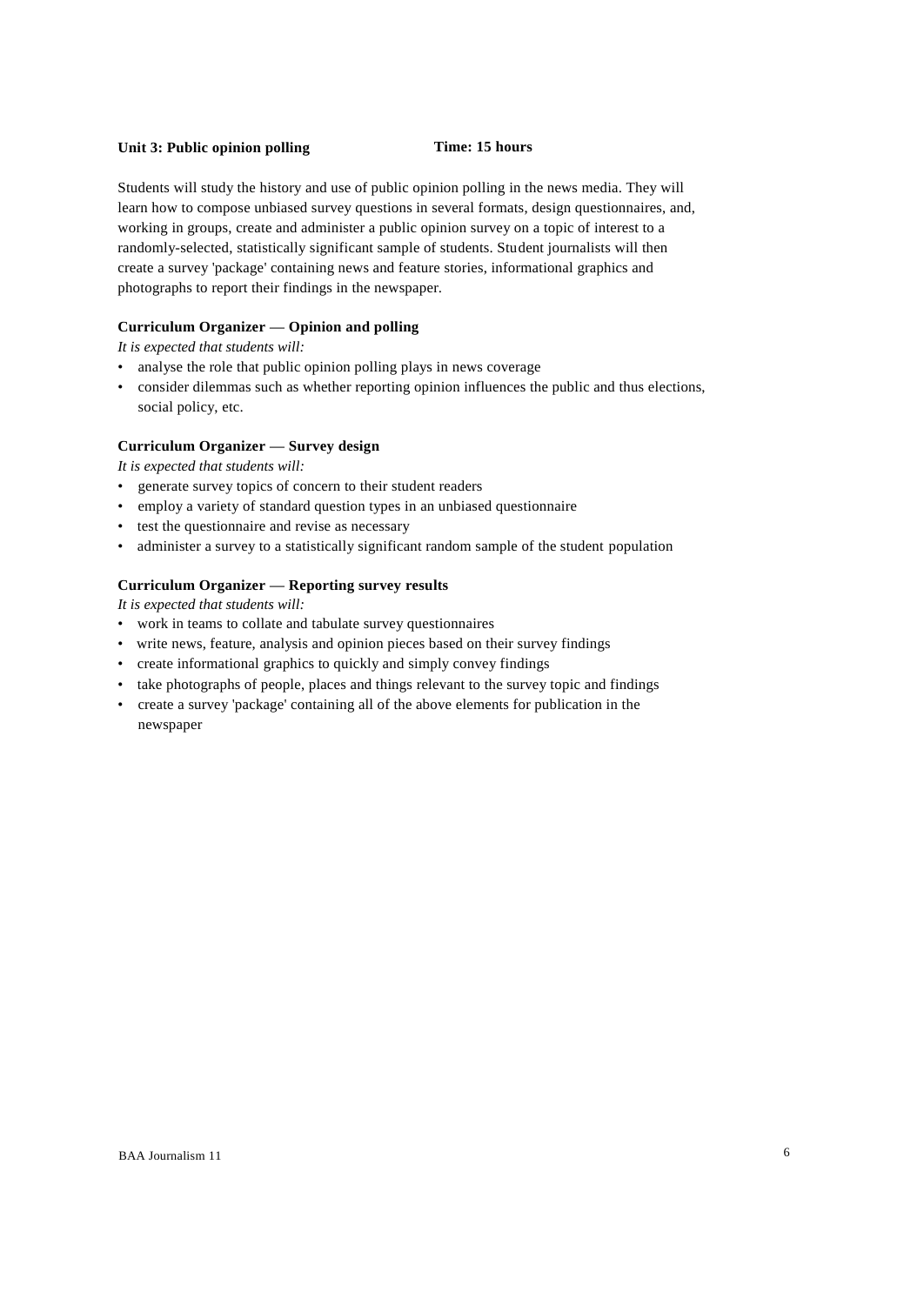## **Unit 4: Broadcast writing Time: 10 hours**

In the final unit of the course, students will expand upon the skills they have developed writing for print by learning how to prepare a news item for broadcast. Students will prepare and perform a two- to five-minute broadcast script on a current item of school news. In so doing, they will learn the differences in content, style and format when writing for the ear instead of the eye. Through this process, students will better understand the strengths and weaknesses of print and broadcast media.

## **Curriculum Organizer — Writing for the ear**

*It is expected that students will:*

- identify the differences between writing for print and writing for the ear (broadcast) including conversational tone, language arid pacing
- identify and use correct terms for the elements in a broadcast news story

## **Curriculum Organizer— Script preparation**

*It is expected that students will:*

- identify a news item
- arrange interviews and conduct research
- write a broadcast news script in standard industry format
- properly order the elements of a broadcast script
- use broadcast style for numbers, proper names, etc.

## **Curriculum Organizer — Broadcast**

- prepare and deliver a two- to five-minute broadcast news item
- include recorded interviews with appropriate sources
- identify and record sound effects (radio) or images (video) to enhance/illustrate the story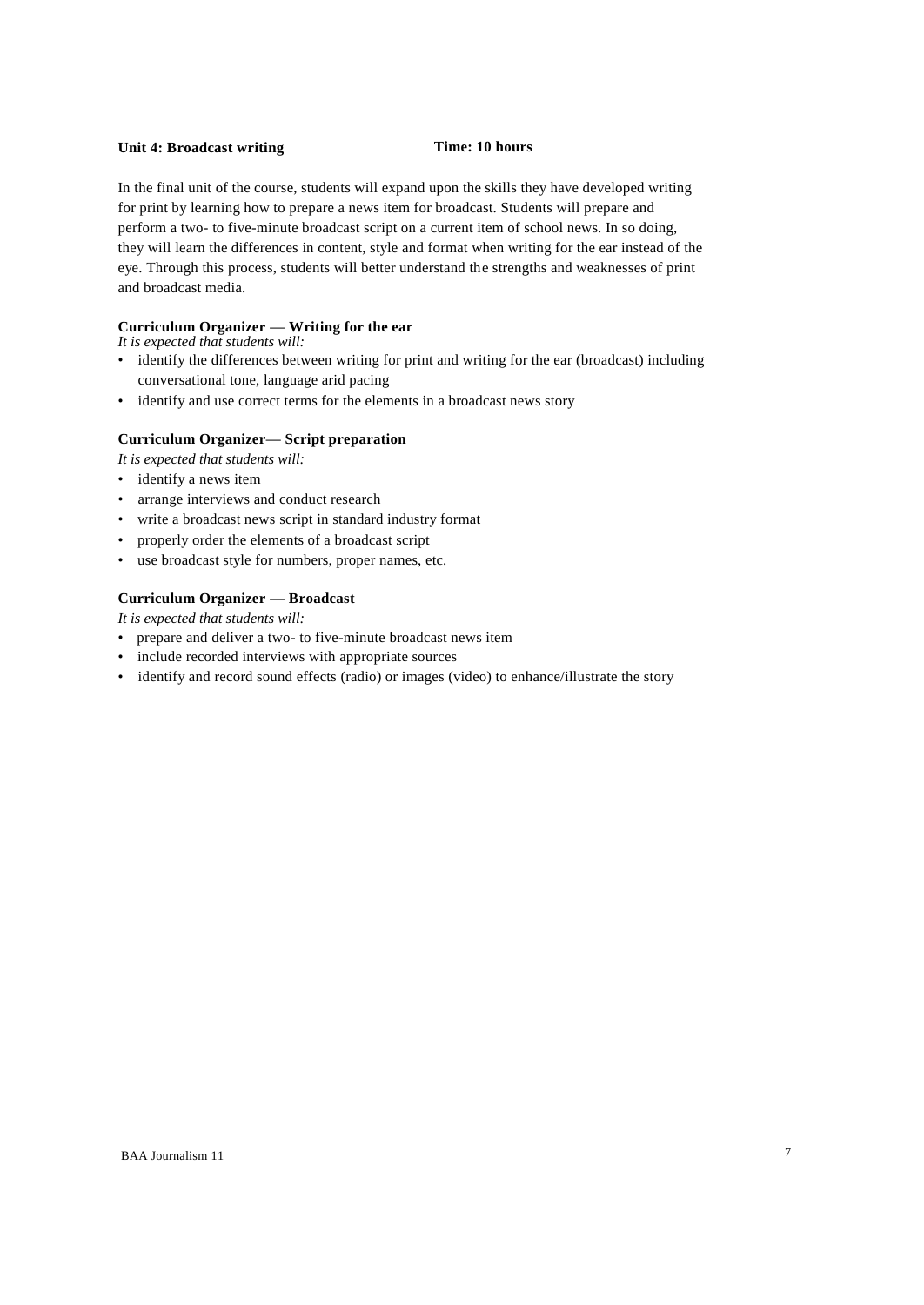## **Instructional Components:**

- direct instruction
- indirect instruction
- interactive instruction
- independent instruction
- modelling
- group work
- videotape
- analysis of professional writing and photography
- analysis of student writing and photography
- independent/interactive online instruction

## **Assessment Components:**

- Effective formative assessment via:
	- o Clearly articulated and understood learning intentions and success criteria
	- o Questions posed by students, peers and teachers to move learning forward
		- Discussions and dialogue
	- o Feedback that is timely, clear and involves a plan
	- o Students are resources for themselves and others peer and self-assessment
	- o Student ownership

Formative assessment used to adapt learning experiences and inquiry plans on an on-going basis to meet specific learning goals.

Development, awareness and action, based upon metacognition intended to lead to learner independence and selfcoaching.

## Summative Assessment:

Summative assessments will be determined as students demonstrate proficiency/mastery toward particular learning outcomes. Summative assessments and final grades will reflect the following:

- Students will work collaboratively with the teacher to determine summative achievement on assignments and letter grades based upon dialogue, and evidence of learning
- Behaviour and work habits will NOT be included when determining letter grades
- Marks will not be deducted for late work
- Extra credit and bonus marks will not be awarded
- Plagiarizing will not result in reduced marks/grades –the student will be required to demonstrate their learning authentically
- Attendance will not be considered toward letter grade
- Only individual learning demonstrated –no group marks will be used to determine grades
- Letter grades will reflect learning towards the learning outcomes articulated above
- Letter grades will be based upon criteria provided/agreed upon toward the learning outcomes
- Letter grades will be determined in relation to the learning outcomes not in comparison to the achievement of other students
- Poor work will not be assessed towards grades students will only be assessed on quality work
- Professional judgment and evidence will be used to determine final letter grade in consultation with the student
- Zeros will not be assigned to missed assignments all required assignments must be completed
- Formative or practice towards learning outcomes will not be included in final grade assessment
- Most recent evidence toward learning outcomes will be used to assign letter grades learning is not averaged over time